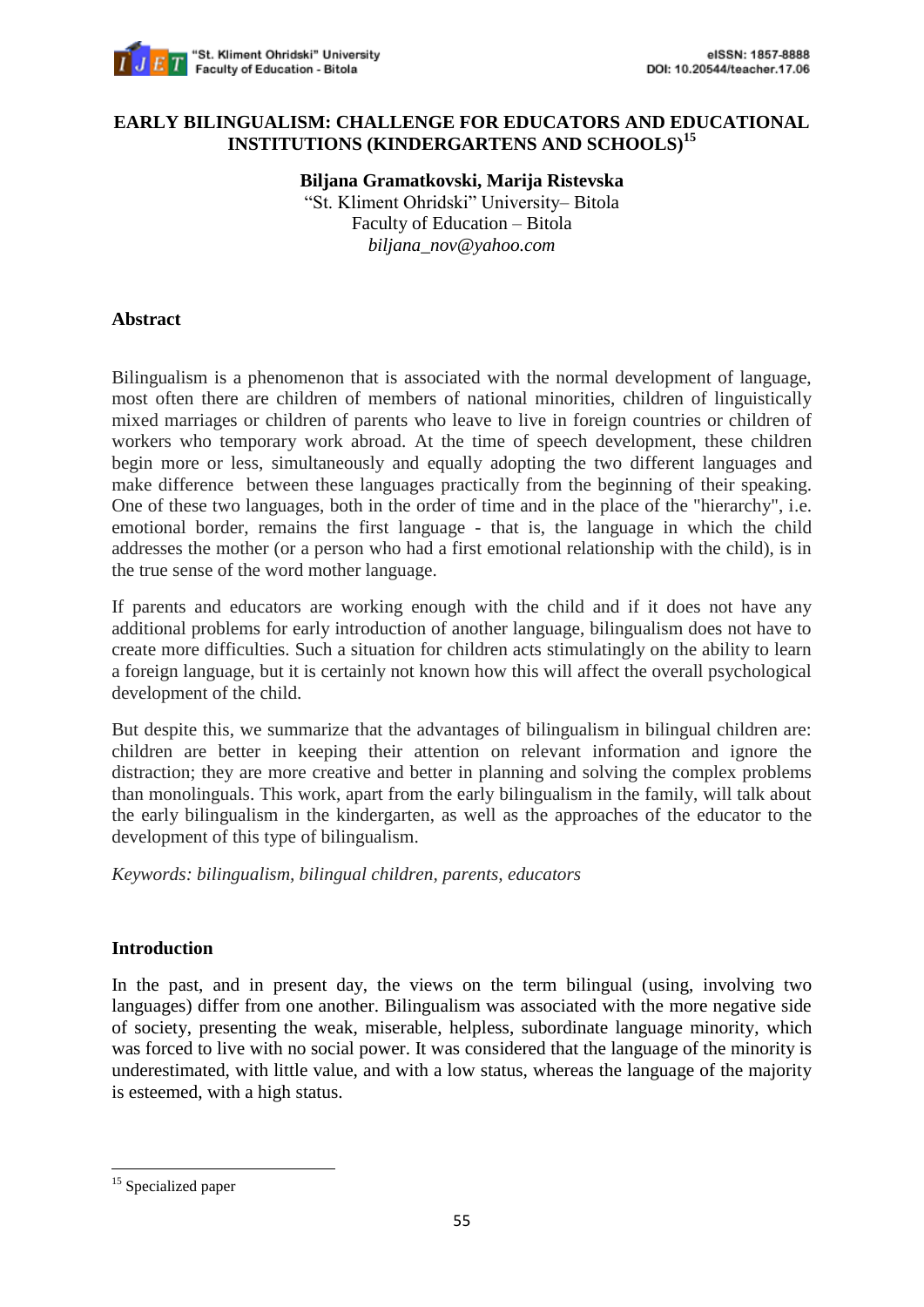With its development, bilingualism started being used as a tool with which a member of the minority could in some way get involved in the power of the majority, and shed light on their own culture and their own language forms.

Bilingualism is a process that goes along with the normal development of the language, most often involved in that process are the children that are members of minority groups, children of marriages that are linguistically mixed, children of people that go to work abroad either for a full-time, or a part-time job, and they have to live there. During their speech development, these children more or less begin to adopt the two languages equally and at the same time, distinguishing the differences between those two languages practically from the beginning of their development.

According to the time sequence and the place it holds in the "hierarchy" i.e. emotional connection, one of the two languages will always come first, or the language that the child speaks with its mother (or the person which they first connect on an emotional level), the language also known as mother tongue.

If the parents pay enough attention to their child and if that child does not have any other problems for implementing a new language early, this shouldn't cause any major difficulties. That kind of situation stimulates the children in their capability for learning a foreign language, but it can't be known for sure how it will affect the overall psychological development of the child.

### **Bilingualism – definition and differences**

The origin of the term bilingualism comes from the Latin words "bi" – two and "lingua" – language. Bilingualism is connected with "learner who uses two or more languages to communicate."(Francon, 2009). There are two different approaches when it comes to defining this term.

While some think bilingualism, is an ability to communicate in two languages equally, others consider this as the ability (individual, group) to communicate in two languages, but with the possibility for having impeccable skills in one of the two languages.

The first approach indicates that a person is bilingual if they regularly speak two languages with a high degree of mastering them, for a longer period of their life. Whereas the criteria in the second approach is mainly focused on the claims that people who have lack of knowledge in the second language are monolingual.

Bilingualism is on the rise in many parts of the world, it's believed that more than half of the world's population is bilingual. In the US and Canada, around 20 % of the population speaks their mother tongue, aside from the English language. These numbers are higher in the urban environments, rising up to 60% in Los Angeles and 50% in Toronto. The presence of bilingualism is even greater in Europe: A recent study shows that 56% of the population in all the countries in the EU is bilingual, and in some countries the rate is even higher, such as Luxemburg with 99%. According to this, the human population is mostly made up of people who can speak two languages. For example in California, until the year 2035 it's expected that over 50% of the children in kindergarten will speak different language other than English.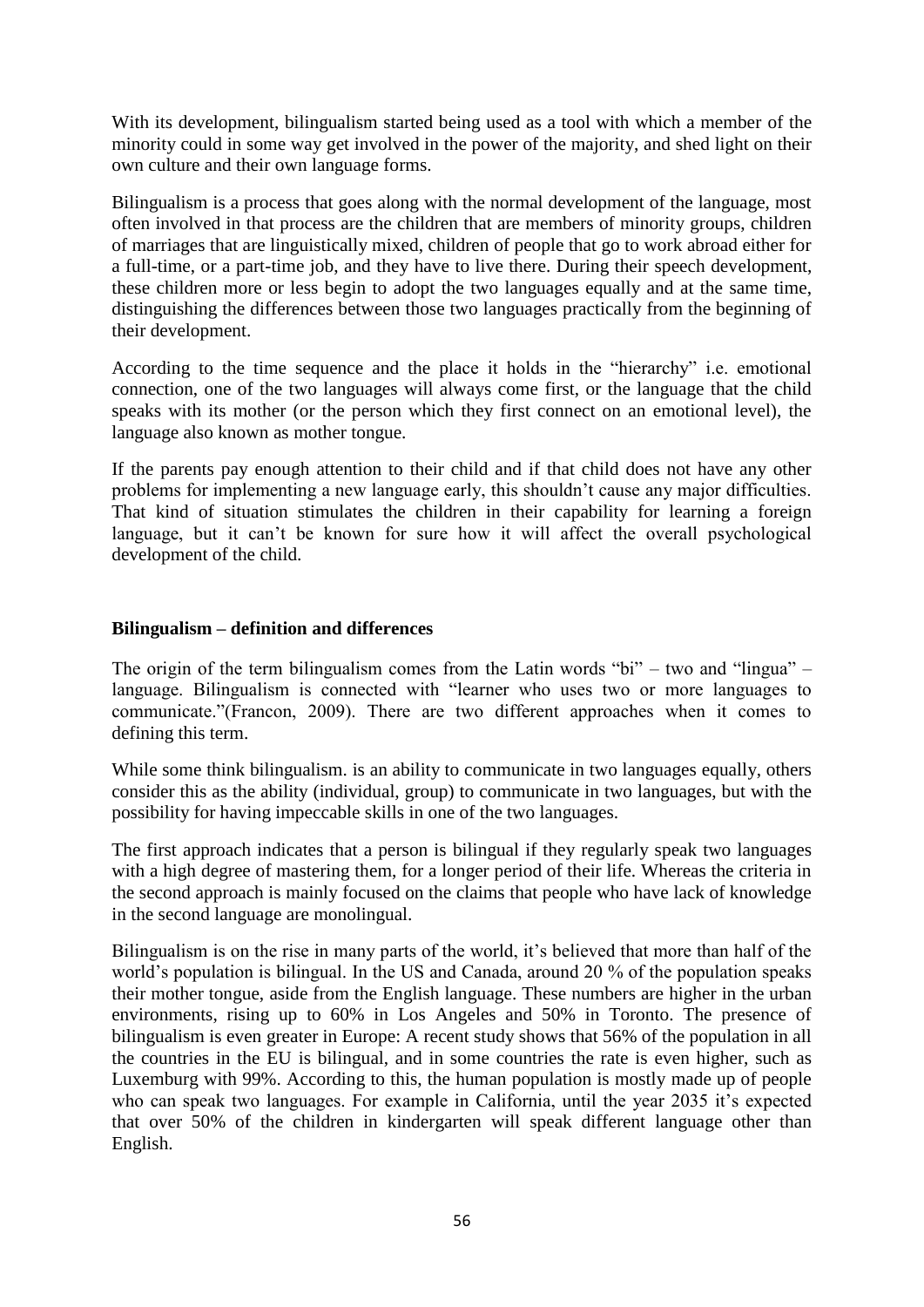# **Early development of bilingualism**

Researching the multidimensional aspect of bilingualism, researchers suggest different classifications determined by different dimensions that they have focused on in bilingualism.

- Early / late bilingualism
- Simulative (concurrent) / consecutive
- Formal / informal
- Balanced / dominant
- Gained / learned
- Natural / artificial
- Vertical / horizontal
- Active / passive
- Individual / grouped
- Productive / reproductive etc.

Early bilingualism is connected with "young children who are acquiring two or more languages simultaneously, or are learning a second language while continuing to master their first language are considered dual language learners (DLLs)".(Espinosa, 2015). It is defined as, acquisition of more than one language until the age of 8. Late bilingualism is defined as, acquiring one language before and more than one language after the age of 8. The early and late bilingualism differ based on achievement of language competence. Children with early bilingualism are considered to have two mother tongues, while the ones with late bilingualism have only their first learned language as their mother tongue. Late bilingualism refers to those who have learned a second language after their critical period, especially if they learned the second language during their maturity or adolescence.

We can classify early bilingualism in two types:

- **Simulative early bilingualism** – appears when a child is learning two languages from it's very birth, this type is also known as strong bilingualism;

- **Consecutive early bilingualism** – it often appears when a child partly acquires the first language, and it learns the second language in its early childhood (for example: The child moved to a different place where the dominant language is not its mother tongue).

**Informal bilingualism** happens when an individual speaks the first language on higher level than the second one. Whereas formal bilingualism happens when the individual is more or less equally competent and successful in both languages. Also, there can be a period when the children will speak one language more than the other, even if they better understand the other language, in other words, in one language they'll be active speakers and in the other passive.

**Dominant bilingualism** happens when the child gives the advantage to one of the two languages. For example: when the child goes to kindergarten or school, the dominant language is the national language which is accepted by the country where the child lives.

**Balanced bilingualism** happens when the child uses the two gained and learned languages at the same time without any difficulties.

In some cases the early development of bilingualism is necessary, because the parents of the child can't speak the dominant language that's spoken in the community, so the child can learn one language at home, and another at school. But, sometimes bilingualism is a choice of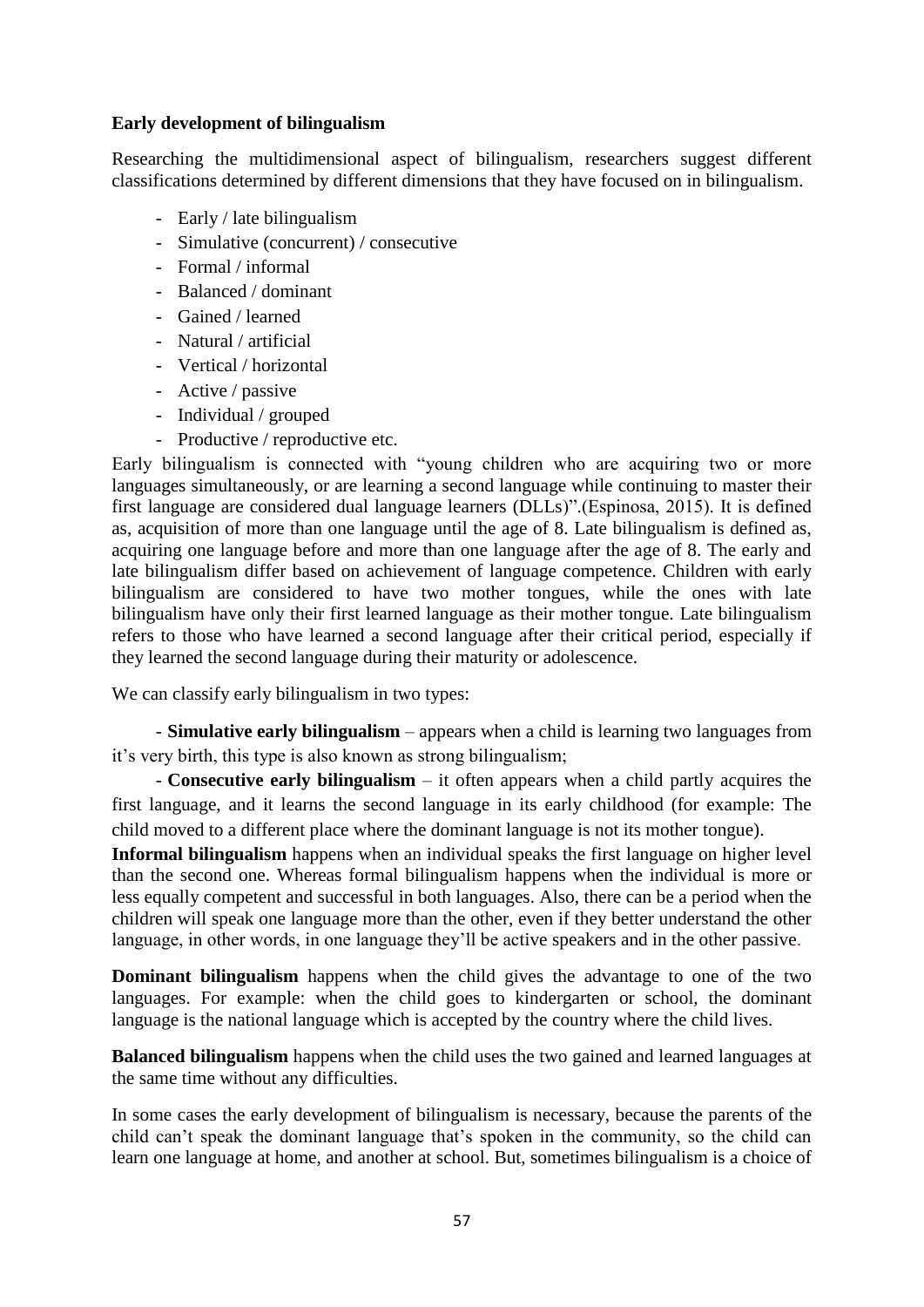the parents that may want to introduce their child to a different language, even if they don't speak a second language. This may be due to the many benefits of bilingualism.

The benefits of bilingualism to bilingual children are: they are more capable of keeping their attention to more relevant information and ignoring the distractions, bilingual children are more creative and better at planning and solving complex problems than monolingual children. The effects caused by ageing of the brain are decreased with bilingual adults. Bilingual adults have higher access to resources and people; their employment rate is far greater.

When it comes to the early development of bilingualism, it's expected there to be a period of confusion and mixing of the two languages. It often happens to children to take "loans" of words or phrases from the two languages, in order to express their opinions or wishes, in a same sentence. Also, if the child speaks one language at home and another in kindergarten or school, than s/he considers one of the languages to be official and often uses words or phrases, which come from the environment that s/he is talking about. For example: "I want you to help me со домашната (with my homework)".

It's possible that the children won't be able to use the two languages equally. The phenomenon where the child can understand one language better, but not be able to use it for communication is very common. The best approach for this is if the child addresses both his parents for the same thing, in both languages ("Mom, give me this" and "Тато дај ми го ова"). If the child grows up speaking the two languages simultaneously the possibility of speech impediment is very low, rather than learning a second language later in their childhood.

Some consider that if the second language is being used before the first language, in other words, to be mastered completely, the speech development can be delayed, even stop altogether. The parents that consider their children to have problems in their speech, which problems arise from early bilingualism, should turn to a speech therapist. The therapist will later make tests and determine the level of development of the two languages. The delayed speech development may be a result of the phase in which the child is in during his/hers development.

Bilingual children understand the written language faster than monolingual children. It's proven that children register letters even before they learn how to read. By teaching them using pictures and text, children learn faster how to recognize the letters. Association is much better developed with bilingual children, because they know that one picture can be described with more words/sounds/letters. Because the child already learned how to associate one picture with more words (for example: for mom it's "маче", and for dad it's "cat") for him/her it's not a problem to recognize different letters and alphabets (Latin and Cyrillic).

### **Accepting the early development of bilingualism by the parents and the educational institutions (kindergartens and schools)**

Researchers found solid evidence that the effect of bilingualism in the households is positive; there are very few disadvantages which can be easily overcome.

Educational institutions also are concerned when it comes to accepting the early development of bilingualism. The most asked question is whether or not the children can gain the literary skills if they are bilingual or are learning a second language, especially if their mother tongue is not the language that's being used in that educational institution. When it comes to the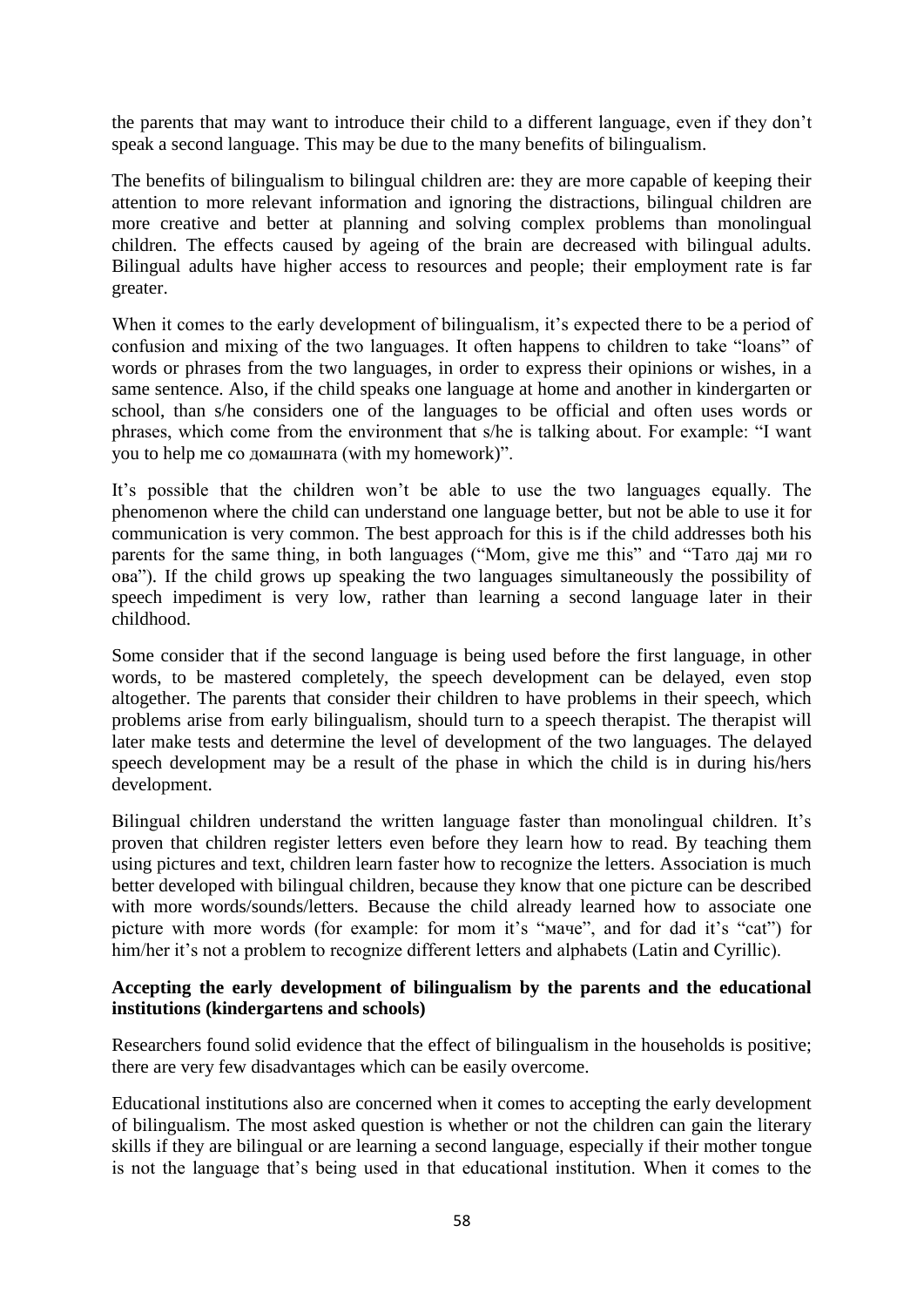language, the children that are exposed to two different languages show the same achievements as the monolingual children, taking in consideration that every child is an individual that can learn the language faster or slower than the other children.

### **The most important things that the parents and the tutor should bear in mind are:**

- Mixing of the languages is very common appearance;

- All children can learn two languages at early age;

- Knowing the language of the parents is very important element for the personality of the child, their cultural development and the feeling of belonging to a certain culture;

- Having a good understanding of the two languages can be best achieved at home if the child is exposed to the language that's not spoken in the society where s/he lives. The child will be exposed to the other language outside of home, which will help him/her to develop that language as well;

- The parents can help the child if they speak to him/her in the language that they know best, with all of its variations.

# **Early development of bilingualism within the family**

The expectations and the knowledge of the parents for the development of a language can be very useful for raising a bilingual child. The parents attitude towards "their roles and language choices", also play a big role in the language development of the child. It has been showed that the attitude of the larger family circle and friends of the child affect the success of mastering two languages.

- **Start off early –** the best time to maintain the balance of the bilingual abilities of the child is from birth until the age of 6 to 7, for two reasons:

1. This is the period when the children are most accessible for acquiring new language

2. If the child attends kindergarten or elementary school where the majority language is spoken, it will be harder to "rebalance" the two languages.

#### - **Priorities**

Growing up, if the minority language isn't a big priority in the family, then the majority language will quickly become the dominant language for your child.

#### - **Set a goal**

Set a clear goal for the ability of your child regarding the language of the minority. Will you be satisfied only with oral communication or will you also teach him/her how to read and write. Quality reading and writing is an ability that can be achieved, but for this kind of goal, mutual commitment is required, both from the parents and their child.

#### - **Ignore the nuances**

Some people, even well educated people, may warn you that your child will get "Confused" or will suffer difficulties if s/he learns two languages at once. Don't allow those kinds of comments to discourage you.

# - **Keep in mind the "basic conditions"**

The two "basic conditions" for effective encouragement in learning a language and its active usage are:

1. The child has to be exposed to the target language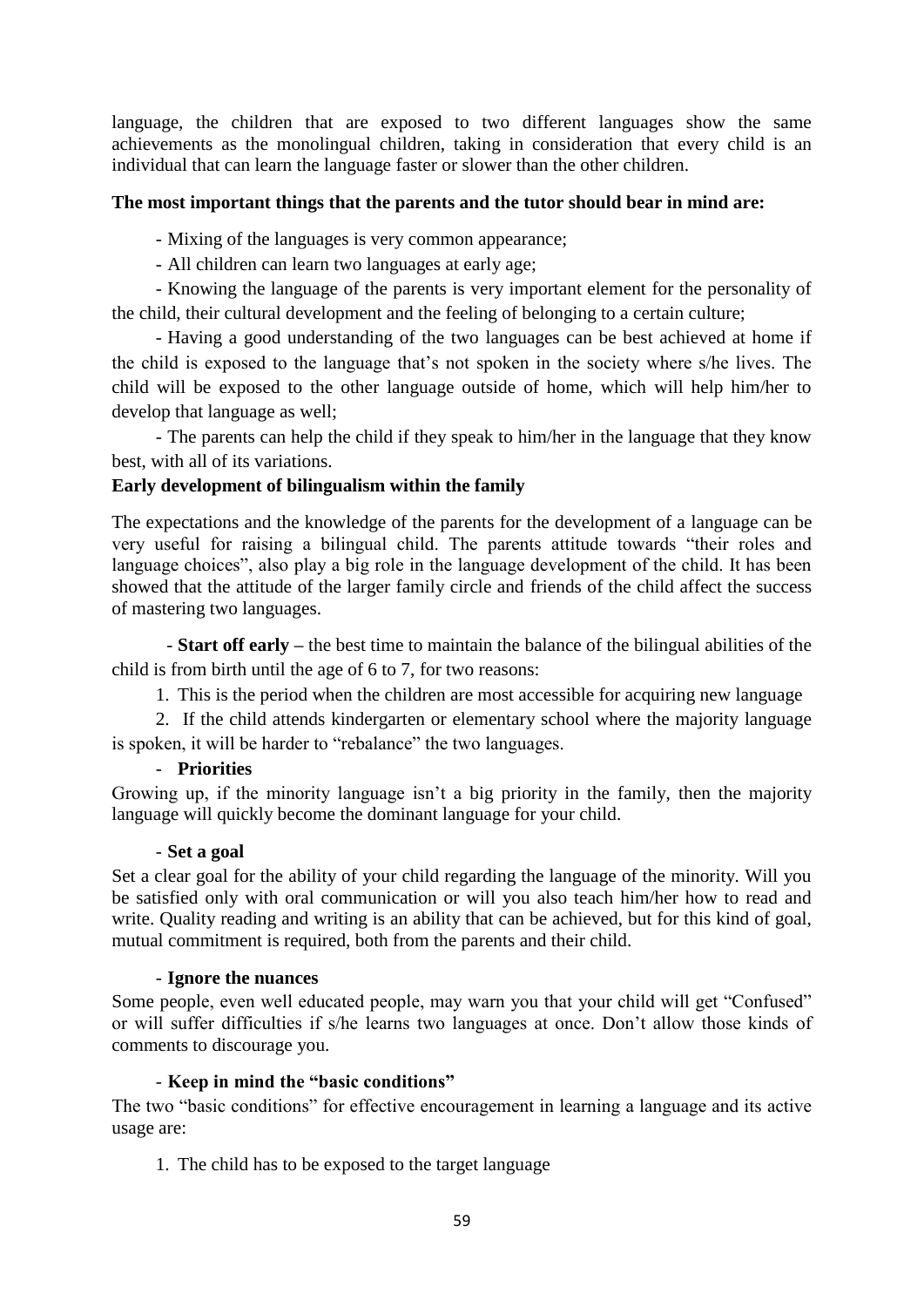2. The child has to feel the need to use it.

# - **Coming up with a strategy**

How are you going to use the two languages in your family?

One strategy is "one parent one language" (where every parent speaks their mother tongue) and the strategy of "minority language at home" (where both parents speak the minority language and the majority language is gained by the society).

# - **Make the learning of the two languages fun;**

# - **Dedicate yourself to reading.**

### **Tutor's approach in encouraging the further development of the early bilingualism in kindergarten**

The development of early bilingualism refers to a number of models for studying in the early years which are offered to children of the age between two and five or six. For a long time now pre-school education is recognized as a promoter of the social and intellectual development of children, and in many countries children are being offered a chance to attend pre-school establishments where the educational process is being held in a different language.

In every corner of the world, young children learn languages at home, which differ from the dominant language that is used in the social environment. That way children go to kindergarten and to school with a precious resource:

- Their mother tongue (here it's named as the first language). Typically, when the children of the minority language or native tongue begin to attend pre-school or elementary school, they must learn the language of the majority group in their region.

- Most of these children are educated exclusively in the second language (named as a dominant language in the region). The programs in the majority language don't take any action to support the children of the minority languages in order to develop a language competence in their mother tongue.

The language policies of these programs devalue the cultural origins and the knowledge related to the mother tongue of the children from the minority groups.

The constant early dropouts from schools and the poor academic performances from the children of the minorities arise partly from these language policies in the educational systems.

But, there are some initiatives across the globe that provide a formal support for the children to develop a language competence for the first language and self-confidence as students, and at the same time to learn additional language or languages.

The most common appearance of bilingualism in the educational system today is by implementing the English language for all the children in kindergarten and in school.

There are many approaches that, with the help of the tutors, can encourage bilingualism in kindergartens:

- Equal access to a quality education for the minorities;

- Educating the tutors (through different types of training, informing over the internet, through various educational books);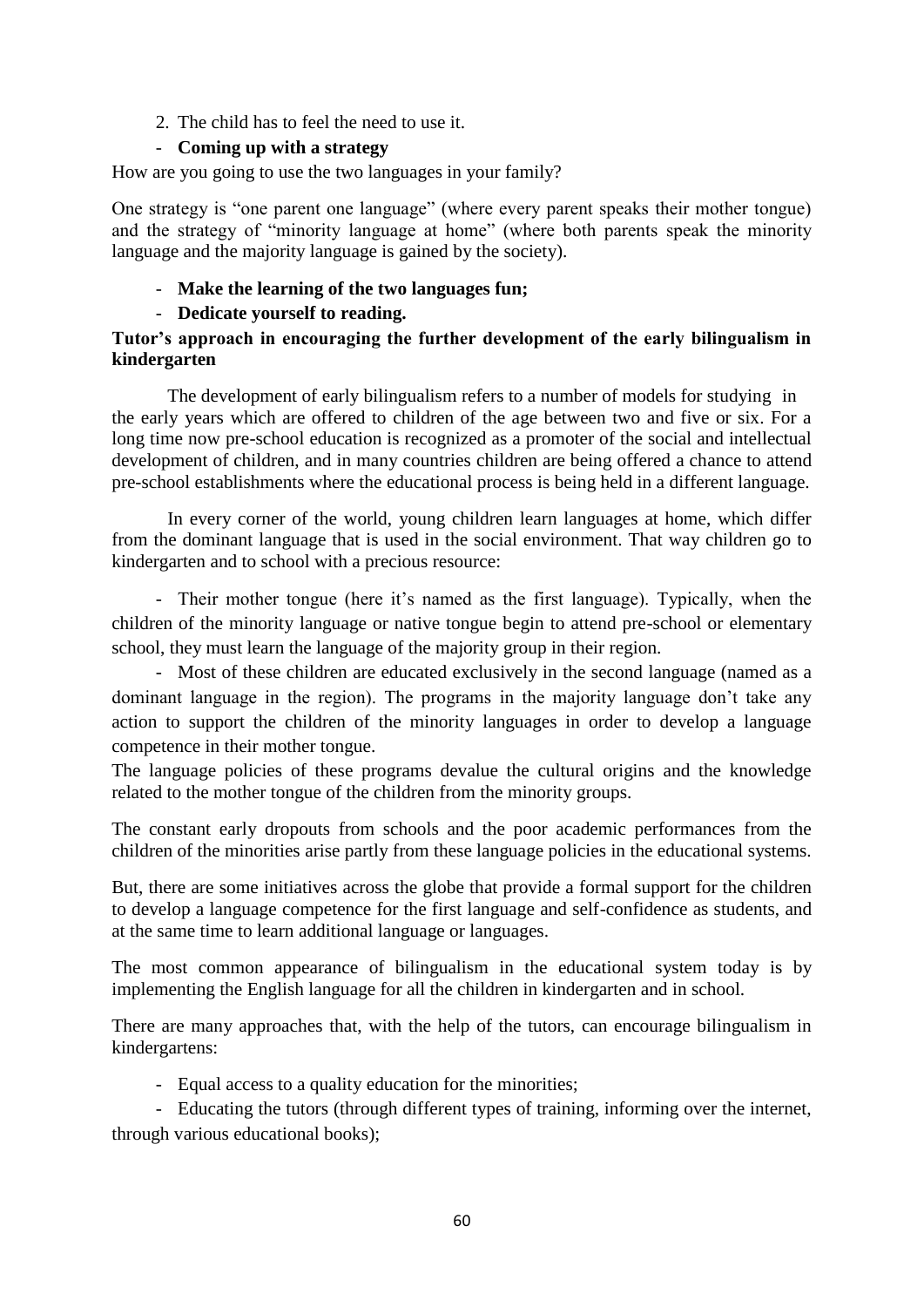- Introducing various cultures and customs of the minorities by the tutors during some significant events and holidays (Through different educational materials whether that would be some drawings or books etc.);

- Constructing projects over which the children in the kindergarten and the tutors will get involved in speaking minority languages.

#### **Conclusion**

More children grow up to become bilinguals rather than monolinguals. Some children become bilinguals almost from birth and the others learn a language in school or later as adults. There is a distinction between simultaneous and sequential childhood bilingualism because the first one refers to a child acquiring two languages at the same time from the birth. Sequential bilingualism is when child learns one language in the home, and the second language in nursery or elementary school. There are no exact boundaries between simultaneous and sequential bilingualism, although the age of acquisition is often used as a marker.

Studies revealed that if each parent speaks a different language, dual language competence can occur, although the balance shifts throughout an individual's language history. OPOL (one parent one language) approach is a well-documented and often successful route to bilingualism, although many other routes are equally successful, including when both parents speak both languages to the child.

Despite the difficulties that may occur due to family, kindergarten and school bilingualism we can conclude that there are many benefits for children and adults from bilingualism:

-they are more capable of keeping their attention to more relevant information and ignoring the distractions;

-bilingual children are more creative and better at planning and solving complex problems than monolingual children;

-the effects caused by ageing of the brain are decreased with bilingual adults;

-bilingual adults have higher access to resources and people, their employment rate is far greater

#### **References**

- Appel, R., & Muysken, P. (2005). *Language contact and bilingualism*. Amsterdam University Press.
- Baker, C. (2011). *Foundations of bilingual education and bilingualism* (Vol. 79). Multilingual matters.
- Byers-Heinlein, K., Burns, T. C., & Werker, J. F. (2010). The roots of bilingualism in newborns. *Psychological science*, *21*(3), 343-348.
- Cheng, L. R. L. (1996). Beyond bilingualism: A quest for communicative competence. *Topics in Language Disorders*, *16*(4), 9-21.